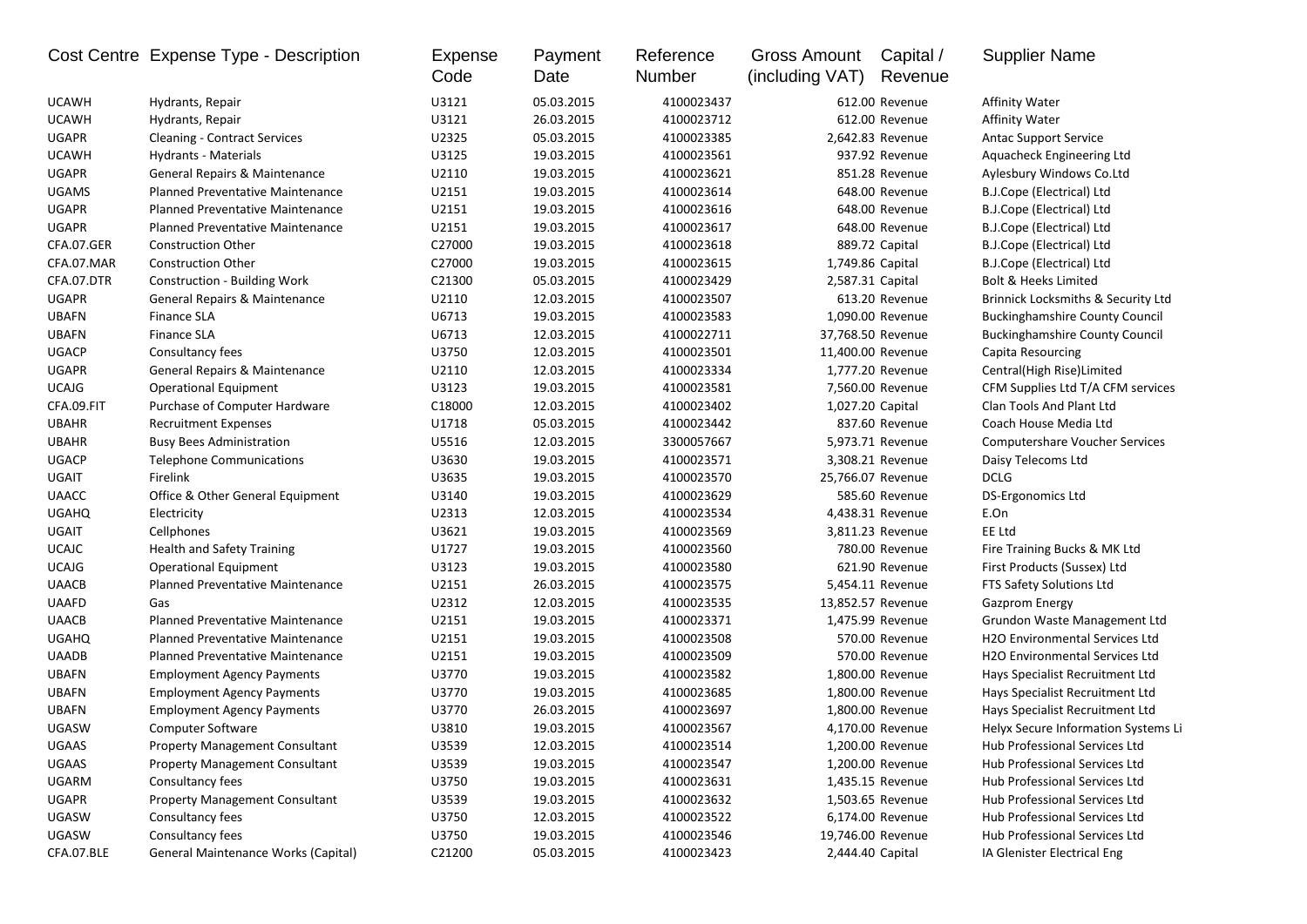|              | Cost Centre Expense Type - Description   | Expense<br>Code | Payment<br>Date | Reference<br>Number | <b>Gross Amount</b><br>(including VAT) | Capital /<br>Revenue | <b>Supplier Name</b>                 |
|--------------|------------------------------------------|-----------------|-----------------|---------------------|----------------------------------------|----------------------|--------------------------------------|
| <b>UBAHR</b> | Subs To Professional & National Bodies   | U6110           | 19.03.2015      | 4100023422          |                                        | 1,094.40 Revenue     | Improvement & Development Agency     |
| <b>UAAFC</b> | <b>Cleaning Materials</b>                | U2321           | 05.03.2015      | 4100023444          |                                        | 548.81 Revenue       | Initial Washroom Solutions           |
| <b>UGAPR</b> | <b>General Repairs &amp; Maintenance</b> | U2110           | 19.03.2015      | 4100023506          |                                        | 1,234.20 Revenue     | <b>Instant Doors</b>                 |
| <b>UGAPR</b> | General Repairs & Maintenance            | U2110           | 12.03.2015      | 4100023381          |                                        | 1,238.40 Revenue     | <b>Instant Doors</b>                 |
| <b>UGAPR</b> | General Repairs & Maintenance            | U2110           | 19.03.2015      | 4100023647          |                                        | 1,816.80 Revenue     | <b>Instant Doors</b>                 |
| <b>UCAJE</b> | <b>Operational Equipment</b>             | U3123           | 19.03.2015      | 4100023531          |                                        | 1,906.80 Revenue     | K.T.C Fire Workshops                 |
| <b>UCAJE</b> | <b>Operational Equipment</b>             | U3123           | 19.03.2015      | 4100023530          |                                        | 2,340.00 Revenue     | K.T.C Fire Workshops                 |
| <b>UCAJE</b> | <b>Operational Equipment</b>             | U3123           | 19.03.2015      | 4100023532          |                                        | 4,260.00 Revenue     | K.T.C Fire Workshops                 |
| CFA.09.FIT   | Purchase of Computer Hardware            | C18000          | 19.03.2015      | 4100023678          | 2,017.14 Capital                       |                      | Kingsfield Computer Products Ltd     |
| CFA.09.FIT   | Purchase of Computer Hardware            | C18000          | 05.03.2015      | 4100023401          | 2,892.00 Capital                       |                      | Kingsfield Computer Products Ltd     |
| <b>UGACP</b> | <b>Printing Stationery</b>               | U5110           | 05.03.2015      | 4100023440          |                                        | 609.56 Revenue       | Konica Minolta                       |
| <b>UGACP</b> | <b>Printing Stationery</b>               | U5110           | 19.03.2015      | 4100023683          |                                        | 1,055.81 Revenue     | Konica Minolta                       |
| <b>UGACP</b> | <b>Printing Stationery</b>               | U5110           | 19.03.2015      | 4100023684          |                                        | 1,223.17 Revenue     | Konica Minolta                       |
| <b>UGACP</b> | <b>Printing Stationery</b>               | U5110           | 19.03.2015      | 4100023682          |                                        | 1,826.24 Revenue     | Konica Minolta                       |
| UGAFL        | Car Leasing                              | U4219           | 05.03.2015      | 4100023448          |                                        | 5,824.80 Revenue     | Lex Autolease Ltd                    |
| UGAFL        | Car Leasing                              | U4219           | 26.03.2015      | 4100023719          |                                        | 11,932.71 Revenue    | Lex Autolease Ltd                    |
| UGAFL        | <b>Contracted Maintenance</b>            | U4382           | 05.03.2015      | 4100023449          |                                        | 13,137.70 Revenue    | Lex Autolease Ltd                    |
| <b>UAAFC</b> | Rents, wayleaves & Hire of Premises      | U2510           | 12.03.2015      | 4100023179          |                                        | 18,705.72 Revenue    | London & Quadrant Housing Trust      |
| <b>UGAHQ</b> | Subsistence                              | U5221           | 19.03.2015      | 4100023590          |                                        | 683.17 Revenue       | Mars Drinks UK                       |
| <b>UBACC</b> | <b>Printing Stationery</b>               | U5110           | 19.03.2015      | 4100023681          |                                        | 3,582.00 Revenue     | Meltwater (UK) Limited               |
| <b>UCAJA</b> | <b>Other Expenses</b>                    | U6710           | 05.03.2015      | 4100023337          |                                        | 4,514.84 Revenue     | Microcopy Systems Ltd                |
| <b>UBAHR</b> | <b>Other General Office Expenses</b>     | U5170           | 26.03.2015      | 4100023700          |                                        | 4,239.54 Revenue     | Micrographic & Imaging Technology L  |
| <b>UCMCP</b> | Computer Hardware                        | U3811           | 05.03.2015      | 4100023403          |                                        | 2,451.59 Revenue     | Misco                                |
| <b>UGACP</b> | Consultancy fees                         | U3750           | 12.03.2015      | 4100023520          |                                        | 1,440.00 Revenue     | Modis International Ltd              |
| <b>UGACP</b> | <b>Employment Agency Payments</b>        | U3770           | 12.03.2015      | 4100023521          |                                        | 1,800.00 Revenue     | Modis International Ltd              |
| <b>UGACP</b> | <b>Employment Agency Payments</b>        | U3770           | 05.03.2015      | 4100023441          |                                        | 3,600.00 Revenue     | Modis International Ltd              |
| <b>UCAJE</b> | <b>Operational Equipment</b>             | U3123           | 19.03.2015      | 4100023548          |                                        | 574.26 Revenue       | MSA (Britain) Ltd                    |
| <b>UCAJE</b> | Uniforms                                 | U3310           | 12.03.2015      | 4100023543          |                                        | 512.46 Revenue       | MWUK T/A Dimensions                  |
| <b>UCAJE</b> | Uniforms                                 | U3310           | 12.03.2015      | 4100023460          |                                        | 1,099.20 Revenue     | <b>MWUK T/A Dimensions</b>           |
| <b>UCAJE</b> | Uniforms                                 | U3310           | 19.03.2015      | 4100023622          |                                        | 1,707.16 Revenue     | <b>MWUK T/A Dimensions</b>           |
| <b>UBASD</b> | <b>Staff Training Fees</b>               | U1722           | 19.03.2015      | 4100023519          |                                        | 840.00 Revenue       | <b>NCEC</b>                          |
| <b>UGAPR</b> | <b>Property Management Consultant</b>    | U3539           | 19.03.2015      | 4100023623          |                                        | 3,600.00 Revenue     | <b>Oakleaf Technical Service Ltd</b> |
| <b>UBAFP</b> | Consultation with the Public             | U6530           | 19.03.2015      | 4100023515          | 16,628.40 Revenue                      |                      | Opinion Research Services Ltd        |
| <b>UGAFF</b> | Diesel Oil - Gas Oil                     | U4320           | 12.03.2015      | 4100023497          |                                        | 1.135.80 Revenue     | Pace Fuelcare Ltd                    |
| <b>UGAFF</b> | Diesel Oil - Gas Oil                     | U4320           | 12.03.2015      | 4100023493          |                                        | 1,362.96 Revenue     | Pace Fuelcare Ltd                    |
| <b>UGAFF</b> | Diesel Oil - Gas Oil                     | U4320           | 12.03.2015      | 4100023494          |                                        | 1,702.56 Revenue     | Pace Fuelcare Ltd                    |
| UGAFF        | Diesel Oil - Gas Oil                     | U4320           | 12.03.2015      | 4100023491          |                                        | 1,703.70 Revenue     | Pace Fuelcare Ltd                    |
| <b>UGAFF</b> | Diesel Oil - Gas Oil                     | U4320           | 12.03.2015      | 4100023496          |                                        | 1,703.70 Revenue     | Pace Fuelcare Ltd                    |
| UGAFF        | Diesel Oil - Gas Oil                     | U4320           | 12.03.2015      | 4100023498          |                                        | 1,725.28 Revenue     | Pace Fuelcare Ltd                    |
| UGAFF        | Diesel Oil - Gas Oil                     | U4320           | 12.03.2015      | 4100023492          |                                        | 2,839.50 Revenue     | Pace Fuelcare Ltd                    |
| UGAFF        | Diesel Oil - Gas Oil                     | U4320           | 12.03.2015      | 4100023527          |                                        | 2,843.34 Revenue     | Pace Fuelcare Ltd                    |
| UGAFF        | Diesel Oil - Gas Oil                     | U4320           | 12.03.2015      | 4100023526          |                                        | 3,410.64 Revenue     | Pace Fuelcare Ltd                    |
| UGAFF        | Diesel Oil - Gas Oil                     | U4320           | 12.03.2015      | 4100023495          | 13,625.05 Revenue                      |                      | Pace Fuelcare Ltd                    |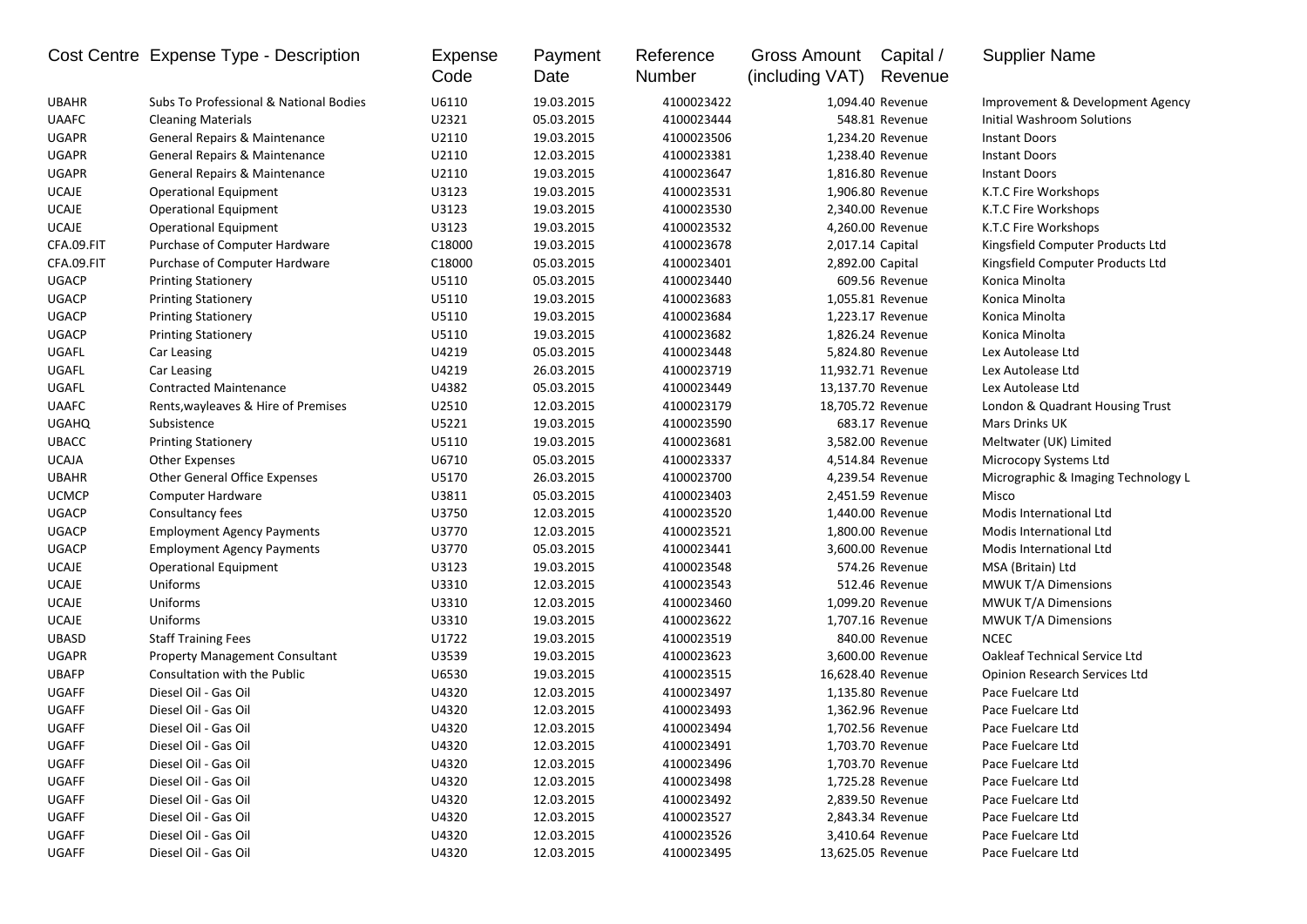|              | Cost Centre Expense Type - Description    | Expense<br>Code | Payment<br>Date | Reference<br>Number | <b>Gross Amount</b><br>(including VAT) | Capital /<br>Revenue | <b>Supplier Name</b>                |
|--------------|-------------------------------------------|-----------------|-----------------|---------------------|----------------------------------------|----------------------|-------------------------------------|
| <b>UBAHR</b> | <b>Occupational Health Nurse Sessions</b> | U1770           | 19.03.2015      | 4100023563          |                                        | 579.60 Revenue       | People Asset Management Ltd         |
| <b>UBAHR</b> | <b>Occupational Health Nurse Sessions</b> | U1770           | 12.03.2015      | 4100023540          |                                        | 7,792.80 Revenue     | People Asset Management Ltd         |
| <b>UBAHR</b> | <b>Occupational Health Nurse Sessions</b> | U1770           | 12.03.2015      | 4100023541          |                                        | 8,548.20 Revenue     | People Asset Management Ltd         |
| <b>UCMCP</b> | <b>Courses And Conference Fees</b>        | U5230           | 26.03.2015      | 4100023699          |                                        | 3,120.00 Revenue     | Personal Career Management          |
| <b>UBAOT</b> | <b>Course Catering Costs</b>              | U3270           | 19.03.2015      | 4100023577          |                                        | 566.40 Revenue       | Posh Nosh                           |
| <b>UTHHA</b> | Spares for Lease Cars                     | U4371           | 05.03.2015      | 4100023296          |                                        | 1,440.00 Revenue     | Pressfab Evo Ltd                    |
| <b>UTHHA</b> | <b>Spares for Lease Cars</b>              | U4371           | 19.03.2015      | 4100023574          |                                        | 1,440.00 Revenue     | Pressfab Evo Ltd                    |
| <b>UBAOT</b> | <b>Water Awareness Training</b>           | U1729           | 12.03.2015      | 4100023549          |                                        | 1,092.00 Revenue     | R3 Safety & Rescue Ltd              |
| <b>UCMCP</b> | <b>Employment Agency Payments</b>         | U3770           | 19.03.2015      | 4100023584          | 57,671.60 Revenue                      |                      | Royal Berkshire Fire Authority      |
| <b>UGAHQ</b> | <b>General Postage</b>                    | U5130           | 26.03.2015      | 4100023725          |                                        | 957.71 Revenue       | Royal Mail Group Ltd                |
| <b>UBASD</b> | <b>Health and Safety Training</b>         | U1727           | 12.03.2015      | 4100023517          |                                        | 5,095.99 Revenue     | <b>Salvus Consulting</b>            |
| <b>UAADB</b> | Electricity                               | U2313           | 19.03.2015      | 4100023663          |                                        | 534.02 Revenue       | Scottish Hydro Elec (Was SSE)       |
| <b>UAADC</b> | Electricity                               | U2313           | 19.03.2015      | 4100023677          |                                        | 605.31 Revenue       | Scottish Hydro Elec (Was SSE)       |
| <b>UGAMC</b> | Electricity                               | U2313           | 19.03.2015      | 4100023670          |                                        | 606.10 Revenue       | Scottish Hydro Elec (Was SSE)       |
| <b>UAACD</b> | Electricity                               | U2313           | 19.03.2015      | 4100023376          |                                        | 614.94 Revenue       | Scottish Hydro Elec (Was SSE)       |
| <b>UAAEE</b> | Electricity                               | U2313           | 19.03.2015      | 4100023675          |                                        | 738.84 Revenue       | Scottish Hydro Elec (Was SSE)       |
| <b>UAACG</b> | Electricity                               | U2313           | 19.03.2015      | 4100023666          |                                        | 887.28 Revenue       | Scottish Hydro Elec (Was SSE)       |
| <b>UAAFC</b> | Electricity                               | U2313           | 19.03.2015      | 4100023665          |                                        | 953.74 Revenue       | Scottish Hydro Elec (Was SSE)       |
| <b>UAACB</b> | Electricity                               | U2313           | 19.03.2015      | 4100023662          |                                        | 978.87 Revenue       | Scottish Hydro Elec (Was SSE)       |
| <b>UAAFB</b> | Electricity                               | U2313           | 19.03.2015      | 4100023660          |                                        | 997.92 Revenue       | Scottish Hydro Elec (Was SSE)       |
| <b>UAACF</b> | Electricity                               | U2313           | 19.03.2015      | 4100023661          |                                        | 1,034.85 Revenue     | Scottish Hydro Elec (Was SSE)       |
| <b>UGAMS</b> | Electricity                               | U2313           | 19.03.2015      | 4100023669          |                                        | 1,053.82 Revenue     | Scottish Hydro Elec (Was SSE)       |
| <b>UAAFE</b> | Electricity                               | U2313           | 19.03.2015      | 4100023664          |                                        | 1,276.52 Revenue     | Scottish Hydro Elec (Was SSE)       |
| <b>UAAFE</b> | Electricity                               | U2313           | 19.03.2015      | 4100023284          |                                        | 1,321.66 Revenue     | Scottish Hydro Elec (Was SSE)       |
| <b>UAAEB</b> | Electricity                               | U2313           | 19.03.2015      | 4100023668          |                                        | 1,351.92 Revenue     | Scottish Hydro Elec (Was SSE)       |
| <b>UGAUS</b> | Electricity                               | U2313           | 19.03.2015      | 4100023672          |                                        | 1,887.08 Revenue     | Scottish Hydro Elec (Was SSE)       |
| <b>UGAMC</b> | Electricity                               | U2313           | 19.03.2015      | 4100023671          |                                        | 2,253.97 Revenue     | Scottish Hydro Elec (Was SSE)       |
| CFA.07.BRL   | <b>Construction Other</b>                 | C27000          | 19.03.2015      | 4100023625          | 1,890.00 Capital                       |                      | Sol Services Ltd                    |
| <b>UCAJE</b> | <b>Protective Clothing</b>                | U3311           | 05.03.2015      | 4100023367          |                                        | 765.12 Revenue       | Southcombe Bros Ltd                 |
| <b>UCASR</b> | <b>Training</b>                           | U1732           | 19.03.2015      | 4100023453          |                                        | 1,784.00 Revenue     | Sparsholt College Hampshire         |
| CFA.09.FIT   | Purchase of Computer Hardware             | C18000          | 26.03.2015      | 4100023726          | 8,340.00 Capital                       |                      | Systemsup Ltd                       |
| <b>UGAPR</b> | Legionella                                | U2114           | 19.03.2015      | 4100023620          |                                        | 747.36 Revenue       | <b>Tencer Limited</b>               |
| <b>UCAWH</b> | Hydrants, Repair                          | U3121           | 19.03.2015      | 4100023586          |                                        | 826.80 Revenue       | <b>Thames Water Utilites</b>        |
| <b>UCAJG</b> | Subs To Professional & National Bodies    | U6110           | 19.03.2015      | 4100023585          | 20,000.00 Revenue                      |                      | The Chief Fire Officers Association |
| <b>UGAPR</b> | <b>Cleaning Materials</b>                 | U2321           | 19.03.2015      | 4100023687          |                                        | 729.00 Revenue       | The Consortium                      |
| CFA.07.NPA   | <b>Construction Other</b>                 | C27000          | 19.03.2015      | 4100023624          | 9,661.03 Capital                       |                      | The National Flooring Company Ltd   |
| <b>UBADR</b> | <b>Driver Training</b>                    | U1730           | 05.03.2015      | 4100023366          |                                        | 600.00 Revenue       | The Stationery Office Ltd           |
| UBASD        | <b>Staff Training Fees</b>                | U1722           | 26.03.2015      | 4100023716          |                                        | 1,649.30 Revenue     | The Watt Associates                 |
| <b>UTHHA</b> | Lubricating Oil                           | U4330           | 05.03.2015      | 4100023315          |                                        | 1,223.04 Revenue     | Total UK Ltd                        |
| UGACP        | <b>Computer Software</b>                  | U3810           | 19.03.2015      | 4100023553          |                                        | 1,440.00 Revenue     | University Of Hull                  |
| UGACP        | <b>Computer Maintenance</b>               | U3815           | 19.03.2015      | 4100023554          |                                        | 2,160.00 Revenue     | University Of Hull                  |
| UGAFF        | Diesel Oil - Gas Oil                      | U4320           | 12.03.2015      | 4100023525          |                                        | 4,143.24 Revenue     | Vectec Ltd                          |
| UGACP        | <b>Employment Agency Payments</b>         | U3770           | 05.03.2015      | 4100023353          |                                        | 720.00 Revenue       | Venn Group                          |